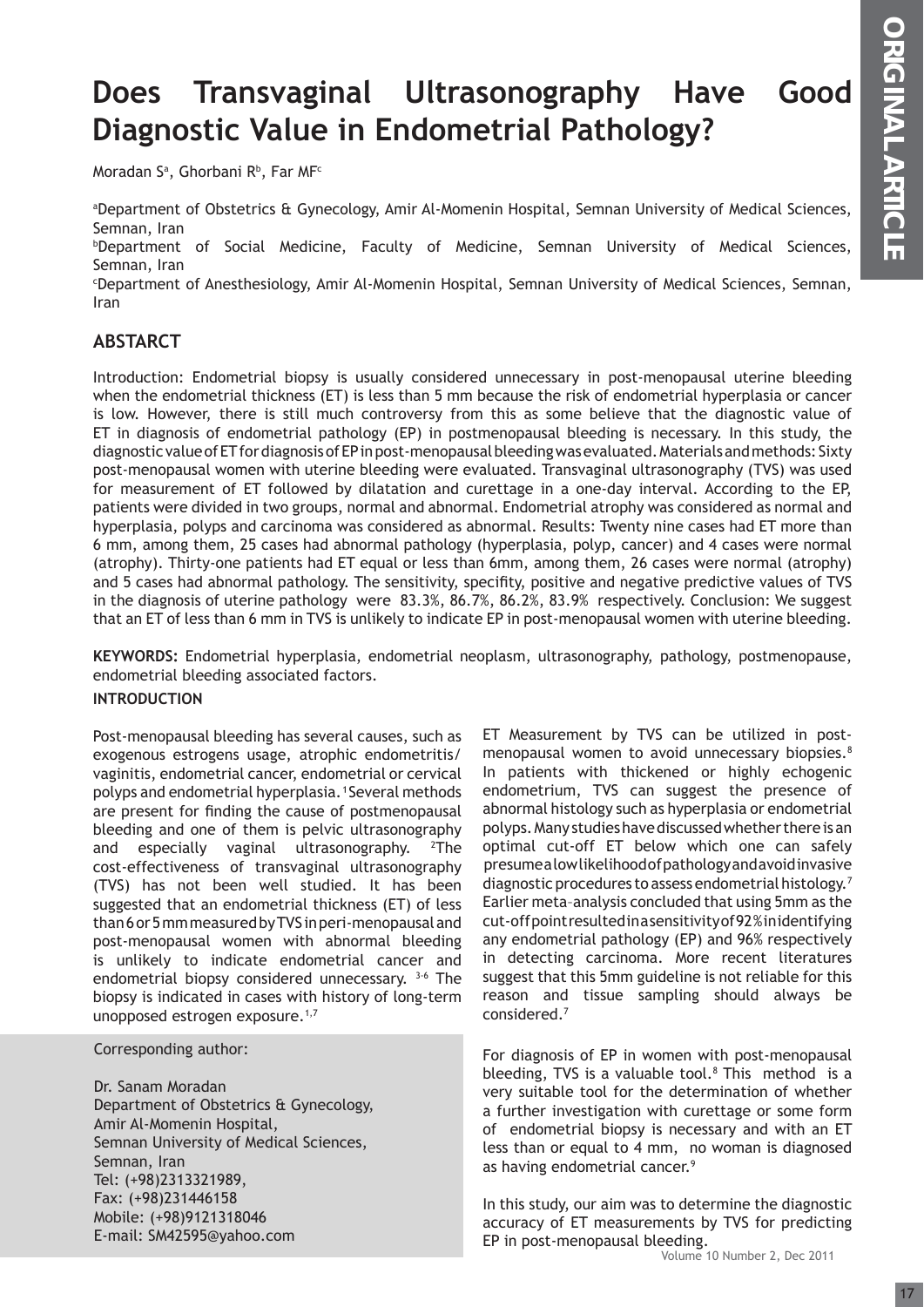THE INTERNATIONAL MEDICAL JOURNAL Malaysia **IMJM**

#### **MATERIALS AND METHODS**

This study was carried out on 60 post-menopausal patients with uterine bleeding in Amir University hospital, Sunman, Iran, between Oct 2008 and Dec 2009. A written informed consent was obtained from each patient. The first visit included a detail history and patients with more than one-year cessation of menstruation were considered as post-menopause. The exclusion criteria were those who are using hormone-replacement therapy, diabetics and obesity (BMI>25).

All patients underwent careful pelvic, abdominal examinations and then ET was measured using TVS (Toshiba mark instrument). TVS was done by the same sonographer. Diagnostic dilatation and curettage was performed in a one day interval by the same gynecologist and all the biopsy samples were assessed by the same pathologist. Based on the pathologic reports we divided the patients into two groups. Endometrial atrophy was considered as a normal group whereas hyperplasia, polyps and carcinomas were considered as an abnormal group. In this study, the diagnostic value of ET and the sensitivity, specificity, positive and negative predictive values of TVS in the diagnosis of uterine pathology in postmenopausal bleeding were evaluated. Receivers Operating Characteristics (ROC) curve were used to determine the best cut-off point.

#### **RESULTS**

The mean ( $\pm$ SD) age of the study group was 60.3  $\pm$ 4.8 and the median age of post-menopausal lady in atrophic and endometrial polyp groups were 51 and in hyperplasia group was 53 years old.

The mean  $(\pm SD)$  age of menopause in the study group was 51.7 ±1.7 years. Most endometrial abnormal pathology was present between 50 to 53 years old and the mean duration of vaginal bleeding was 14.9  $±10.5$  days.

A total of 60 women with post-menopausal uterine bleeding were evaluated. Twenty nine cases had ET more than 6 mm, and 25 of these cases had abnormal pathology consisting of endometrial hyperplasia (11 cases), endometrial polyp (13 cases) and endometrial cancer (one case). Four cases had endometrial atrophy with normal pathology.

Thirty one cases had ET less than or equal to 6mm and 26 of these cases had normal pathology (endometrial atrophy), five cases had abnormal pathology consisting of an endometrial hyperplasia (2 cases) and endometrial polyp (3 cases).The distribution of endometrial pathology based on ET is summarised in Table I.

ROC curve was used to determine the performance of ET by TVS in the detection of endometrial athologies in our cases. The area (±Standard Error) under the curve  $(AUC)$  was  $0.927\pm0.035$  (95%) Confidence Interval 0.858-0.995). The most sensitivity and specifity was present in ET of 6 mm. Sensitivity and specifity of TVS were 83.3 (95% CI: 73.9-92.7%) and 86.7 (95% CI: 78.1-95.3%) and the positive and negative predictive values were 86.2 and 83.9 percent respectively.

| Endometrial<br>Pathology | <b>Endometrial</b><br>thickness $> 6$ mm |      | <b>Endometrial</b><br>thickness ≤6mm |      |
|--------------------------|------------------------------------------|------|--------------------------------------|------|
|                          | N:29                                     | %    | N:31                                 | %    |
| Atrophy                  | $\overline{4}$                           | 13.3 | 26                                   | 86.7 |
| Hyperplasia              | 11                                       | 84.6 | $\overline{2}$                       | 15.4 |
| Endometrial polyp   13   |                                          | 81.3 | 3                                    | 18.8 |
| Carcinoma                | 1                                        |      |                                      |      |
| Total (percent)          | 29(48.3%)                                |      | 31(51.7%)                            |      |

**Table I**. Distribution of endometrial pathology based on endometrial thickness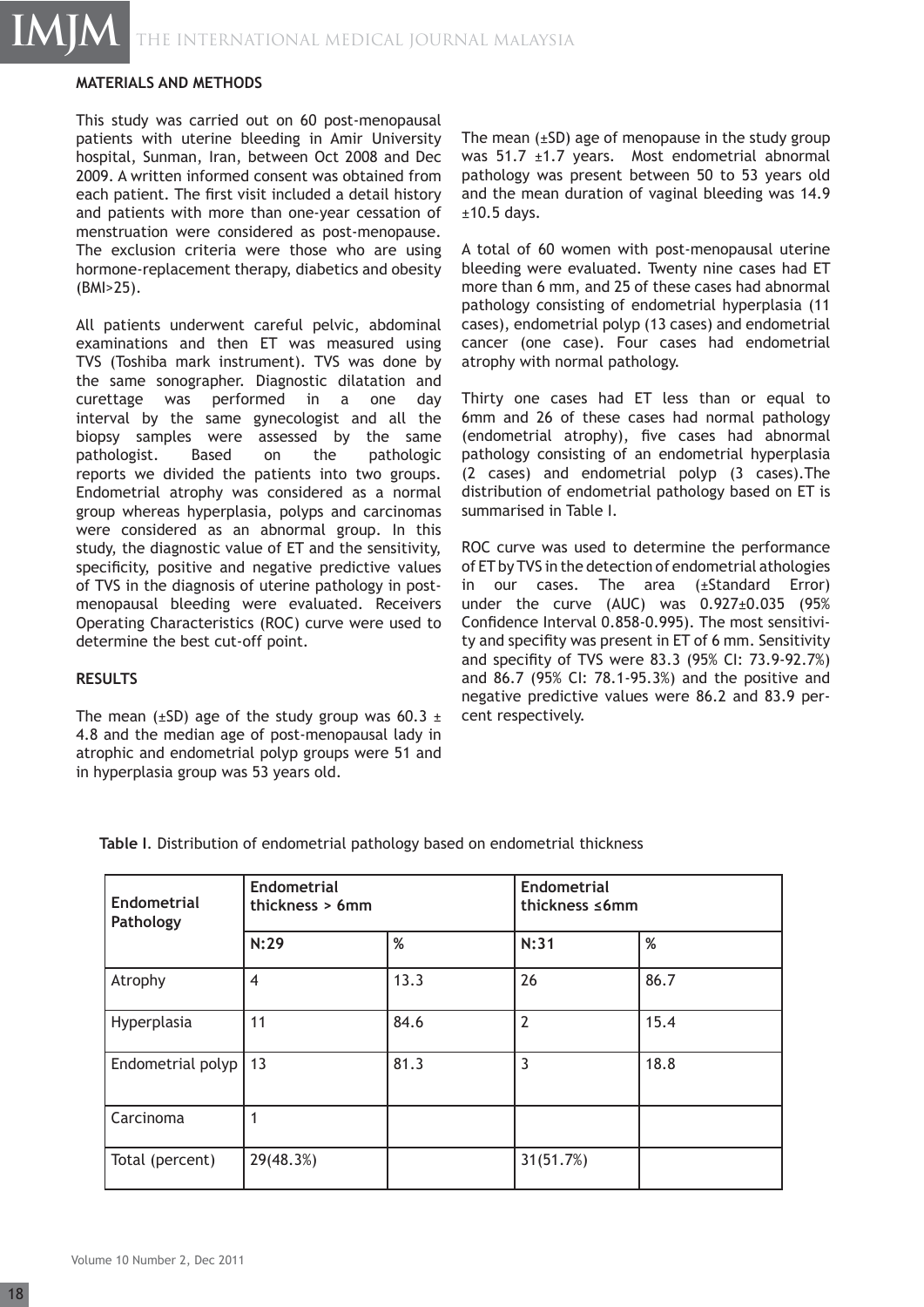#### **DISCUSSION**

Post-menopausal bleeding should be considered as an important symptom and the principal aim of the investigation of post-menopausal bleeding is to identify or exclude any EP. Osman and Amer found that ET is the most valuable parameter to differentiate both endometrial cancer and any EP.10 TVS has been proposed to be the test of first choice in postmenopausal bleeding because of its almost perfect accuracy,<sup>4</sup> although in another report, this accuracy is said to be lower.11 In our study, there was a good accuracy for TVS for the diagnosis of EP.

Measurement of ET by TVS can be utilized in postmenopausal women to avoid unnecessary biopsy, but biopsy is indicated when the clinical history suggests long-term unopposed estrogen exposure.<sup>12,13</sup> The optimal cut off ET for the diagnosis of pathology in this study was less than or equal to 6mm. Gupta et al. have demonstrated that less than or equal to 5mm cut off level could rule out EP with good certainty.<sup>6</sup> So, the result of our study is in agreement with the Gupta's study. Goldstein found that the risk of malignancy is one in 917 when the endometrial thickness in women with post-menopausal bleeding is less than or equal to 4.14 Karlsson et al. reported that no EP was found at the histopathology examination after dilatation and curettage when the ET is less or equal 4 mm.<sup>15</sup> Other studies reported a range of 5 to 8 mm (pre-menopausal) cut off ET shall be considered to rule out endometrial pathology in abnormal uterine bleeding.16,17,18

Gull et al. suggested that no endometrial cancer is missed when the ET cut off value of less than or equal to 4 is used. They concluded that TVS scanning is an excellent tool for the determination of whether a further investigation with curettage or some form of endometrial biopsy is necessary.<sup>5</sup> Timmermans et al. found that transvaginal ultrasonography is the firstline test in assessment of postmenopausal bleeding.<sup>19</sup> Auslender et al. reported that all women with an ET of 3mm or less have atrophic endometrium and ET of 3mm or less would have reduced the number of dilatation and curettage procedures by 45%, and no cases of endometrial pathologies would have been missed.20

Therefore, in comparison to our study, there are different cut off levels of ET suggested in other studies. 14-20 But, it is approved that TVS is an appropriate tool for diagnosis of EP. This study demonstrates a cut off level of 6mm of ET for diagnosis of EP and the result of this study is not in agreement to some other studies that proposed the cut off point of 4 and 5 mm. 21, 22

We conclude that ET at less than or equal to 6mm cut-off level rules out EP extensively with good certainty. Our study with a cut-off level 6mm for ET had sensitivity  $83/3\%$ , specificity  $86/7\%$ , positive and negative predictive value 86/2% and 83/9%

respectively. Weber et al.<sup>23</sup> have reported sensitivity of 94%, specificity of 48% and positive and negative predictive value of 69% and 87% respectively with cut off level of 5mm for ET. So, based on ours and Weber's studies, measurement of ET by TVS has a high sensitivity for detecting of EP and the evaluation of ET is very helpful for detecting of EP in women with post-menopausal bleeding. In our study, we excluded diabetes and obese women since Vandoorn et al. study reported that in obese women and in women with diabetes it might be preferable to perform endometrial sampling irrespective of the finding at TVS. $24$ 

## **CONCLUSION**

We conclude that in post-menopausal vaginal bleeding women, ET at less than or equal to 6mm cut-off levels rules out EP. TVS could be a routine evaluation method for post-menopausal vaginal bleeding.

## **REFERENCES:**

- 1 Hacker NF, Moore JG. Essentials of Obstetrics and Gynecology. 3rd ed. Philadelphia: WB Saunders, 1998.
- 2 Feldman S, Berkowitz RS, Tosteson AN. Cost-effectiveness of strategies to evaluate postmenopausal bleeding. Obstet Gynecol 1993:81(6): 968-975.
- 3 Berek JS, Rinehart RD, Adams Hillard PJ, Adashi EY. Novak's Gynecology. 13th Ed. Philadelphia: Lippincott Williams and Wilkins, 2002.
- 4 Smith–Bindman R, Kerlikowske K, Feldstein VA, et al. Endovaginal ultrasound to exclude endometrial cancer and other endometrial abnormalities. JAMA 1998: 280(17):1510-7.
- 5 Gull B, Karlsson B, Milsom I, Granberg S. Can ultrasound replace dilation and curettage? A longitudinal evaluation of postmenopausal bleeding and transvaginal sonographic measurement of the endometrium as predictors of endometrial cancer. Am J obstet Gynecol 2003; 188(2): 401-8.
- 6 Gupta JK, Chien PF, Voit D, Clark TJ, Khan KS. Ultrasonographic endometrial thickness for diagnosing endometrial pathology in women with postmenopausal bleeding: a meta-analysis. Acta Obstet Gynecol Scand 2002; 81(9): 799-816.
- 7 Scott JR, Gibbs RS, Karlen BY, Haney AF. Dan forth's Obstetrics and Gynecology. 9th ed. Philadelphia: Lippincott, Williams and Wilkins, 2003.
- 8 Karlsson B, Granberg S, Ridell B, Wikland M. Endometrial thickness as measured by trans vaginal sonography: Interobserver Variation. Ultrasound Obstet Gynecol 1994; 4(4): 320-5